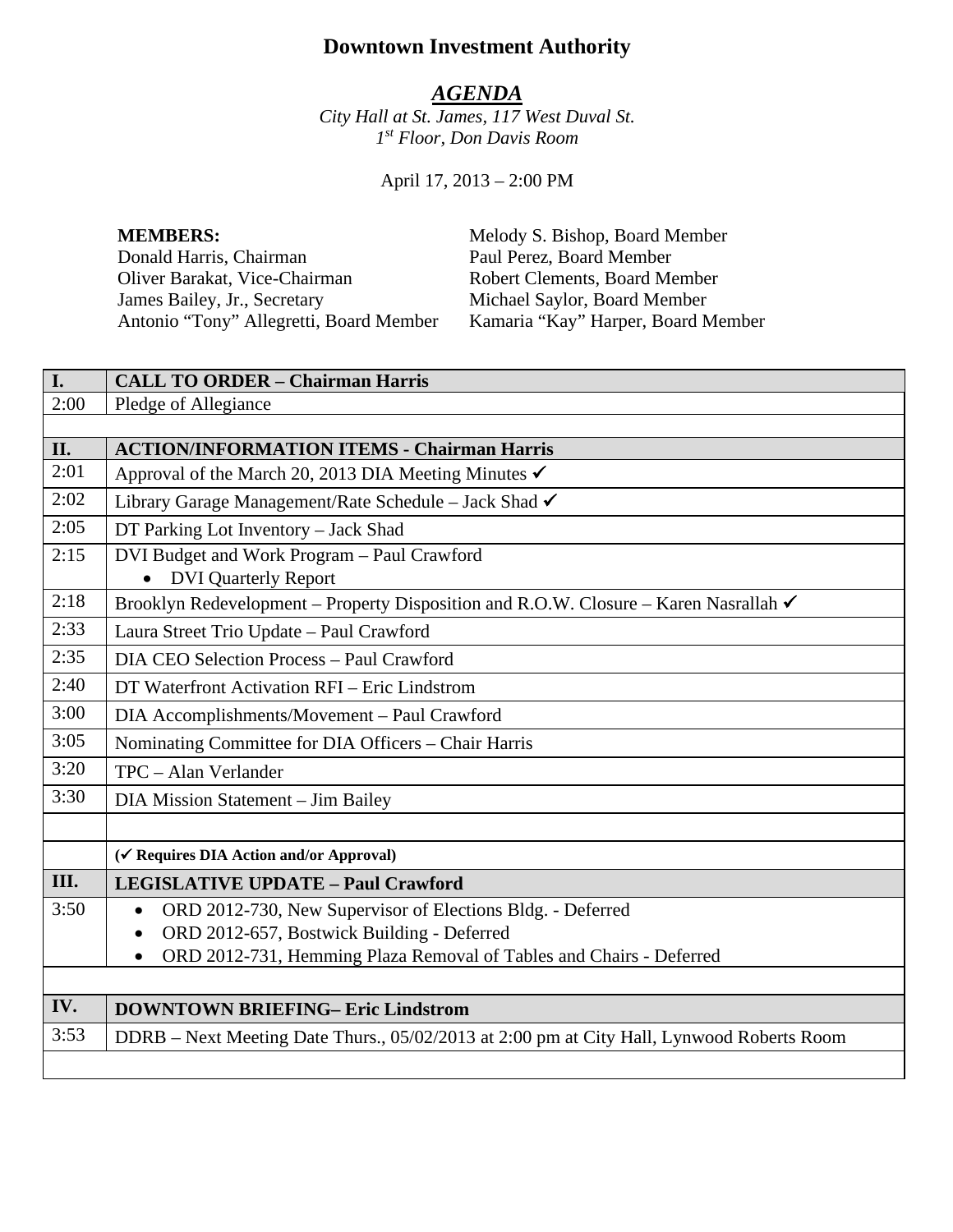DIA Agenda 04/17/2013 Page 2

| $V_{\bullet}$ | <b>COMMITTEE UPDATES</b>                                                               |
|---------------|----------------------------------------------------------------------------------------|
| 4:00          | Hemming Plaza – Jim Bailey                                                             |
| 4:10          | Downtown Economy Committee – Paul Perez                                                |
| 4:20          | CRA Plan Committee – Melody Bishop                                                     |
|               | <b>CRA Consultant Selection Process</b>                                                |
| 4:30          | Downtown Experience Committee – Tony Allegretti                                        |
| 4:40          | Downtown Environment Committee – Jim Bailey                                            |
|               |                                                                                        |
| VI.           | <b>PUBLIC COMMENTS - Chairman Harris</b>                                               |
| 4:50          |                                                                                        |
|               |                                                                                        |
| VII.          | <b>ADJOURNMENT - Chairman Harris</b>                                                   |
| 5:20          | Next Scheduled Meeting: Wednesday, May 15, 2013 at 2:00 pm – City Hall, Don Davis Room |

#### **Staff Distribution:**

Jason Gabriel, Office of General Counsel Ted Carter, Executive Director Office of Economic Development Paul Crawford, Deputy Director Office of Economic Development Eric Lindstrom, OED/DIA Staff Jack Shad, Public Parking Officer Michelle Stephens, Recording Secretary David DeCamp, Public Information Office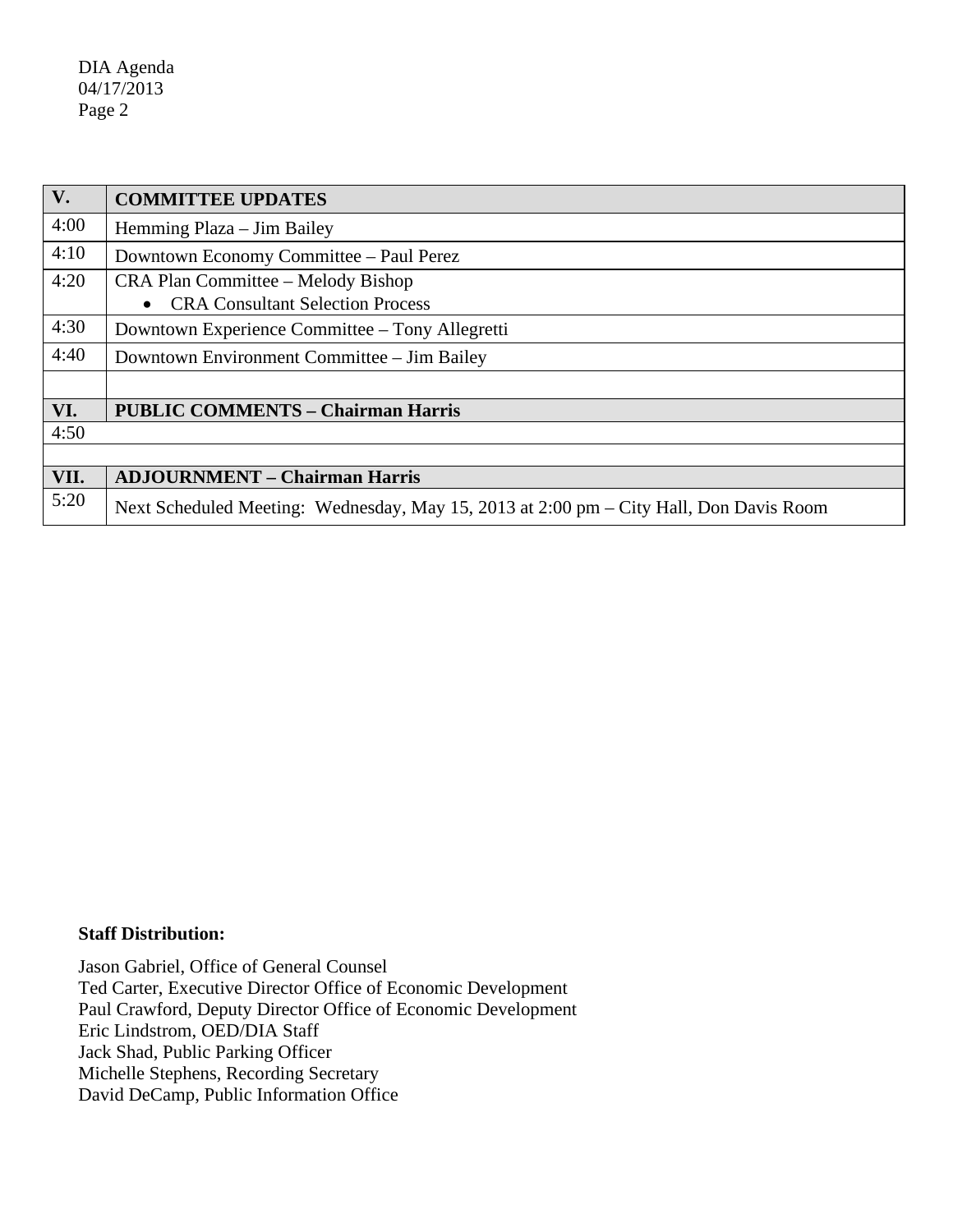**Office of Economic Development**



**Downtown Investment Authority**

**City Hall at St. James 117 West Duval St., Don Davis Room**

*Wednesday, April 17, 2013 – 2:00 p.m.*

## *MEETING MINUTES*

**Board Members Present:** Chairman D. Harris, T. Allegretti, J. Bailey, M. Bishop, O. Barakat, P. Perez, M. Saylor, and K. Harper

**Board Members Not Present:** R. Clement

**Office of General Counsel:** Jason Gabriel

**Council Members Present:** Council Member Lori Boyer, District 5

**Attendees:** Ted Carter, Executive Director; Paul Crawford, Deputy Director; Eric Lindstrom, DIA Staff; Michelle Stephens, Recording Secretary; Karen Nasrallah, OED; and Jack Shad, Public Parking Officer

## **I. CALL TO ORDER**

Chairman Harris called the meeting to order at approximately 2:07 p.m.

### **II. ACTION ITEMS/INFORMATION ITEMS**

### **APPROVAL OF THE MARCH 20, 2013 DIA MEETING MINUTES**

A MOTION WAS MADE BY BOARD MEMBER SAYLOR AND SECONDED BY BOARD MEMBER PEREZ APPROVING THE MARCH 20, 2013 DIA MEETING MINUTES. THE MOTION PASSED UNANIMOUSLY 7-0.

### **LIBRARY GARAGE MANAGEMENT/RATE SCHEDULE**

Mr. Jack Shad, Office of Public Parking, advised that he was seeking approval from the DIA for the proposed rates for the library parking garage that the City is assuming operation of June 1, 2013. The proposed change is to reduce the monthly parking rate for new customers from \$80.00 per month to \$65.00 per month plus tax in an effort to recruit more city employees and others into the garage.

Board member Barakat recommended that Mr. Shad inform building owners of the new rate because the proposed change is slightly below some of the closer in garages and the lower rate should entice people to walk from the main office buildings. When owners try to put deals together it is incumbent for them to tell potential users what the rates are in potential garages. He offered if Mr. Shad needed helping getting the contact information for the owners he would be happy to coordinate.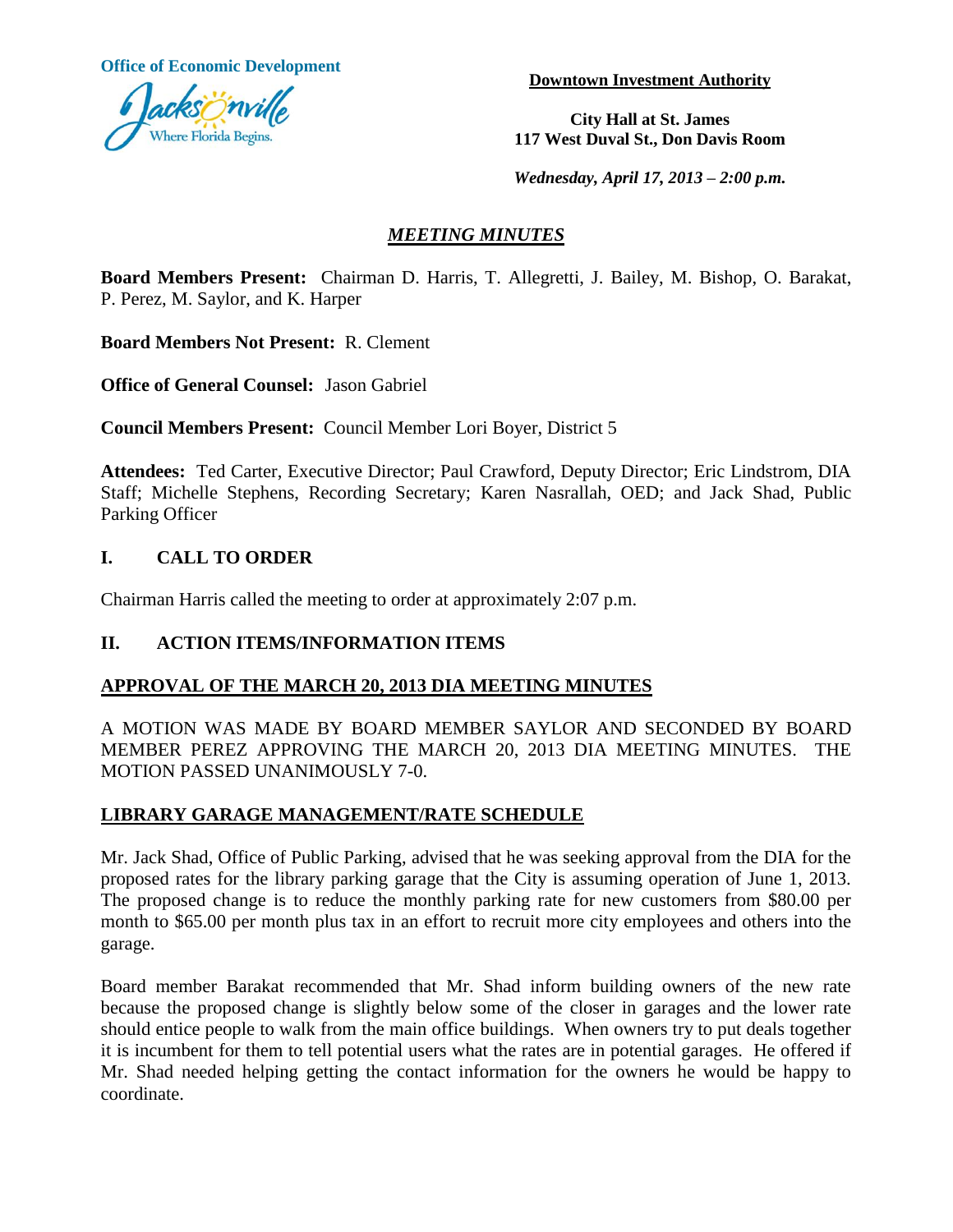Downtown Investment Authority April 17, 2013 Page 2 of 8

A MOTION WAS MADE BY BOARD MEMBER ALLEGRETTI AND SECONDED BY BOARD MEMBER BARAKAT APPROVING LOWERING THE MONTHLY PARKING RATE FOR NEW CUSTOMERS FROM \$80.00 PER MONTH TO \$65.00 PER MONTH PLUS TAX FOR THE LIBRARY PARKING GARAGE EFFECTIVE JUNE 1, 2013. THE MOTION PASSED UNANIMOUSLY 7-0.

In response to Board member Bailey's request for an update on the enforcement of the downtown surface parking and vacant parcel uses (Ordinance 2012-901-E), Mr. Shad provided a list of the commercial surface parking lots that are currently working through the compliance process. He also provided a copy of a letter dated March 20, 2013 that was sent to property owners who are believed to be operating lots that qualify as commercial surface parking lots that were given 30 days to reply. After the 30 days has expired, the lots we still have a suspicion are operating outside the law will be referred to code enforcement.

Board member Bailey suggested it would be a good idea as the code is enforced and people comply, to monitor the results to be able to establish if these things work or do not work adding that he thinks the result is going to be that the private parking garages see more business and that is a good thing. He suggested that Mr. Shad have conversations with private parking garage owners to see if this has increased parking in their lots.

### **DVI BUDGET AND WORK PROGRAM AND QUARTERLY REPORT**

The DIA was provided with a copy of Downtown Vision, Inc.'s FY 2013/2014 Work Program prepared April 13, 2013 and budget for their review in advance of the May 15, 2013 DIA meeting. Mr. Crawford advised that DVI will make a presentation and request approval of the 2013/2014 Work Program and Budget at the May 15, 2013 DIA meeting. The Board was also provided a copy of DVI's FY 2012/2013 Mid-year Update for October 2012 – April 2013.

Board Member Harper arrived to the meeting at approximately 2:42 p.m.

### **BROOKLYN REDEVELOPMENT – PROPERTY DISPOSITION AND R.OW. CLOSURE**

Ms. Karen Nasrallah provided an overview of the project and summary report dated April 17, 2013 recommending that the DIA authorize the introduction of legislation to the Jacksonville City Council to approve the following:

- 1. authorize closing or abandoning portion of described street to allow for the construction of the stated project;
- 2. authorize the acquisition and sale of FDOT parcel RE#089068-0000 following Florida Statute section 163.380;
- 3. authorize the sale of city-owned parcel RE#089020-0000 following Florida Statute section 163.380

Board member M. Bishop commented that philosophically the DIA needs to be concerned about closing roads. She commented that South Point is a fabulous office park environment but cautioned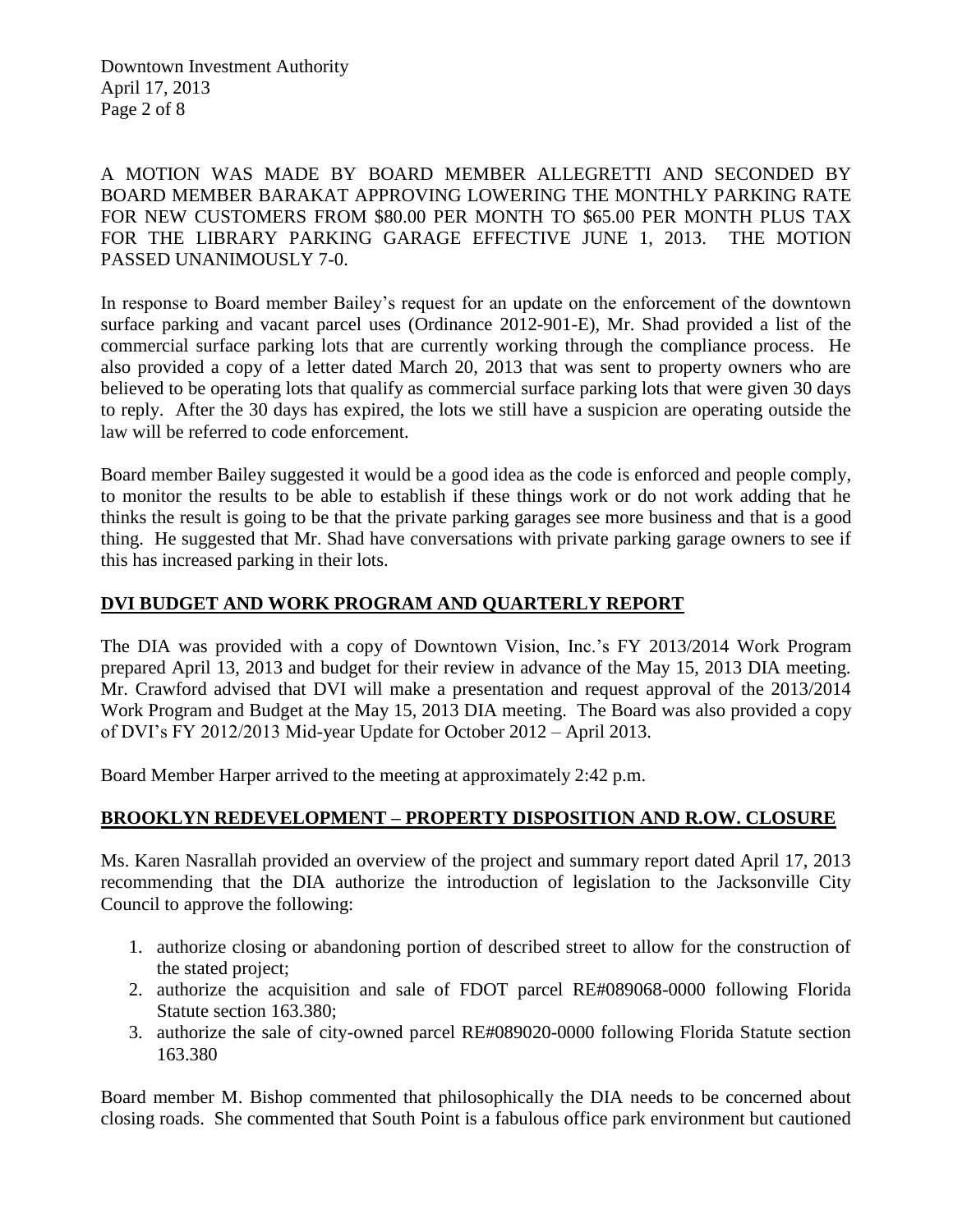Downtown Investment Authority April 17, 2013 Page 3 of 8

this is downtown and we have to be very careful about closing roads. She advised that in keeping with the Master Plan and best practices for urban planning the closing of roads is something that we should not be doing. She is very opposed to closing roads and thinks it is a big mistake adding should anyone ever consider a road closure to the river for a project she will make no consideration under any circumstances. She added that she is concerned about approving it today because of setting precedence and that the plan presented today is not the final version of the plan being reviewed by the DDRB.

A MOTION WAS MADE BY BOARD MEMBER BAILEY AND SECONDED BY BOARD MEMBER PEREZ AUTHORIZING A RESOLUTION OF THE DOWNTOWN INVESTMENT AUTHORITY RECOMMENDING THAT THE CITY COUNCIL SUPPORT A PURCHASE AND SALE AND REDEVELOPMENT AGREEMENT ("REDEVELOPMENT AGREEMENT") BY AND AMONG THE CITY OF JACKSONVILLE ("CITY") AND P&L JAX RIVERSIDE, L.P.; REQUESTING THE CITY COUNCIL TO ENACT LEGISLATION APPROVING THE REDEVELOPMENT AGREEMENT AND AUTHORIZING THE CITY'S PURCHASE OF RE# 089068-0000, A PARCEL OF LAND LOCATED AT THE CORNER OF JACKSON STREET AND MAY STREET, FROM THE STATE OF FLORIDA DEPARTMENT OF TRANSPORTATION, AUTHORIZING THE SUBSEQUENT CONVEYANCE OF THE PARCEL TO P&L JAX RIVERSIDE UPON COMPLIANCE WITH APPLICABLE FLORIDA LAW; AUTHORIZING THE SALE OF CITY-OWNED PARCEL RE#089020-0000 LOCATED ON MAGNOLIA STREET BETWEEN STONEWALL STREET AND LEILA STREET TO DEVELOPER AT ITS APPRAISED VALUE, UPON COMPLIANCE WITH APPLICABLE FLORIDA LAW, TO BE USED IN CONNECTION WITH THE PROJECT; AND AUTHORIZING THE CLOSURE AND ABANDONMENT OF A PORTION OF MAY STREET AT THE REQUEST OF THE DEVELOPER; AND AUTHORIZING THE EXECUTIVE DIRECTOR OF THE OED, OR HIS DESIGNEE, TO ARRANGE FOR THE PREPARATION AND FILING OF LEGISLATION AND DOCUMENTS, AND TAKE FURTHER ACTION AS HE DEEMS NECESSARY OR APPROPRIATE, TO EFFECTUATE THE PURPOSE OF THIS RESOLUTION; PROVIDING AN EFFECTIVE DATE. THE MOTION PASSED UNANIMOUSLY 8-0.

### **LAURA STREET TRIO UPDATE**

Mr. Crawford advised that there was a private land transaction between a private bank in Chicago and the owners of the Laura Street Trio. It is not a transaction from the City. The City did not sell the building to the bank nor did we sell it to the new owner. We have had preliminary conversations about their uses, but have not gotten into substantive conversations about incentives or any kind of details about the proposed construction or renovation, etc.

### **DIA/CEO SELECTION PROCESS UPDATE**

Board member Barakat, Chair of the Search Selection Committee, advised that Jorgenson consulting has been working diligently gathering resumes and phone interviews with various candidates.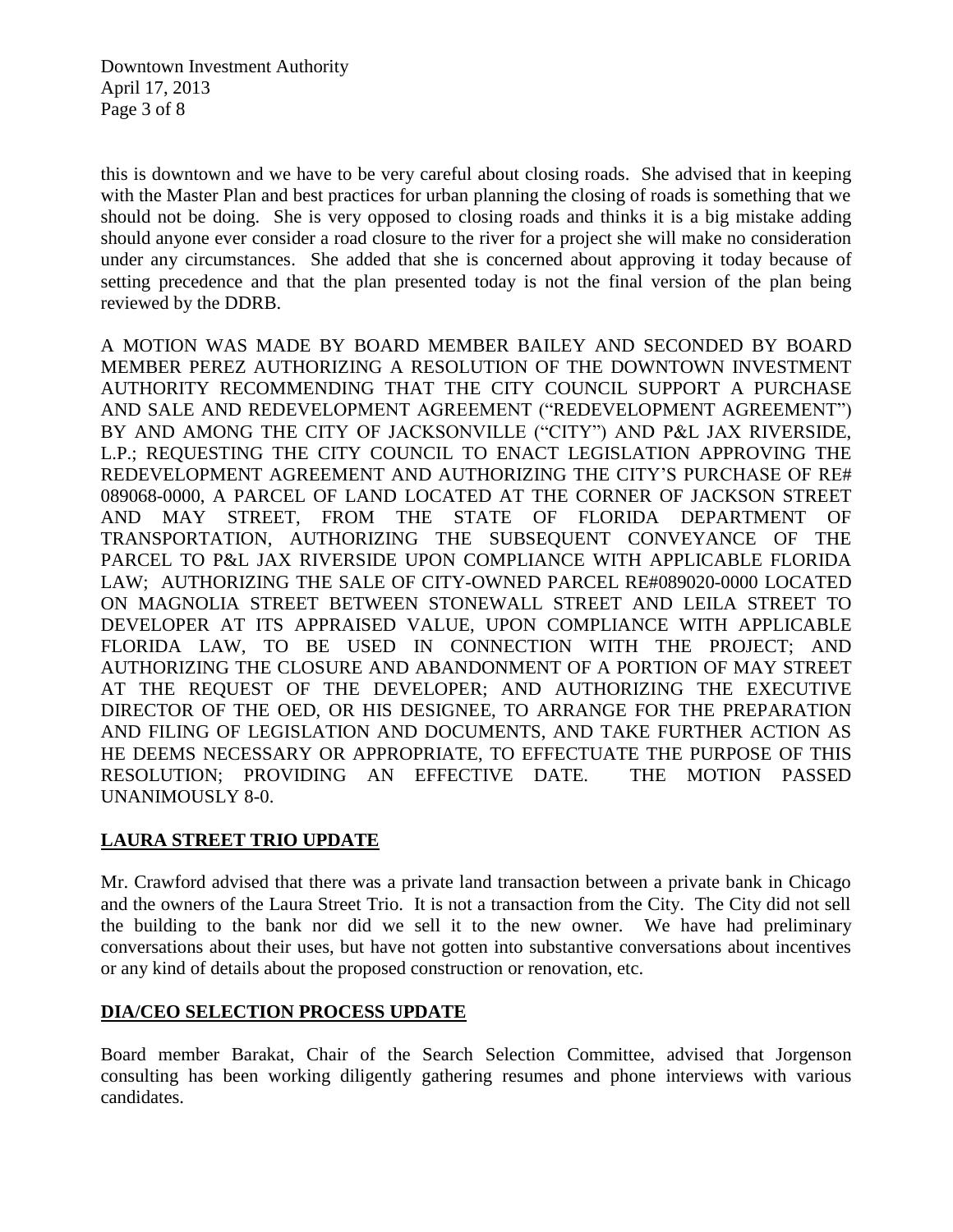Downtown Investment Authority April 17, 2013 Page 4 of 8

- Goal is by Wednesday, April  $24<sup>th</sup>$  to have a short list of candidates selected for phone interviews
- The following week (April 29<sup>th</sup>) the selection committee will begin the one on one phone interviews with each of those candidates
- Jorgenson has prepared an interview evaluation sheet that each member of the selection committee will complete for each phone interview. The evaluation sheets will be provided to Mr. Crawford who will tally them along with Jorgenson and from that process the search will narrow to four candidates selected for face to face interviews
- Upon completion of the one on one interview the search will be narrowed to two final candidates at which point he recommends the interviews be conducted in an open forum.
- Noted that in order to have enough proper input to do the scoring, Jorgenson asked that each member of the search committee ask the same set of questions adding that each member of the search committee may ask their own personal questions as well
- The search selection committee consists of Oliver Barakat, Chair of the Committee; Chair Harris; Board Members Bailey, Allegretti, Bishop, Saylor and Harper; and Paul Crawford.
- Possibly have a CEO selected sometime in June 2013

Board member Barakat advised that the Board needs to decide how they want to conduct the interviews with the four candidates selected for in person one on one interviews – in a public forum or one on one with each member of the search selection committee noting that his preference was one on one sessions.

It was the consensus of the Board for each member of the search committee to conduct the interviews individually with each of the four candidates selected.

### **DT WATERFRONT ACTIVATION RFI**

Mr. Carter advised that he asked Mr. Lindstrom to prepare a Request for Information (RFI) to market input from potential developers, operators and managers for what appropriate uses might be for the Shipyards property adding that the proposed plan is short-term (two to three years). As the DIA gets an Executive Director on board, gets the CRA Plan built, this effort will allow us to get some market ideas officially other than those that have been proposed on an ad-hoc basis noting that there has been ongoing interest in the property from various parties.

Mr. Lindstrom provided an overview of the Request for Information for the Downtown Waterfront (Shipyards property). The summary of the findings from the RFI will be presented to the DIA.

### **THE PLAYERS CHAMPIONSHIP**

Mr. Alan Verlander provided an update on the upcoming annual Players Championship and surrounding festivities.

### **NOMINATING COMMITTEE FOR DIA OFFICERS**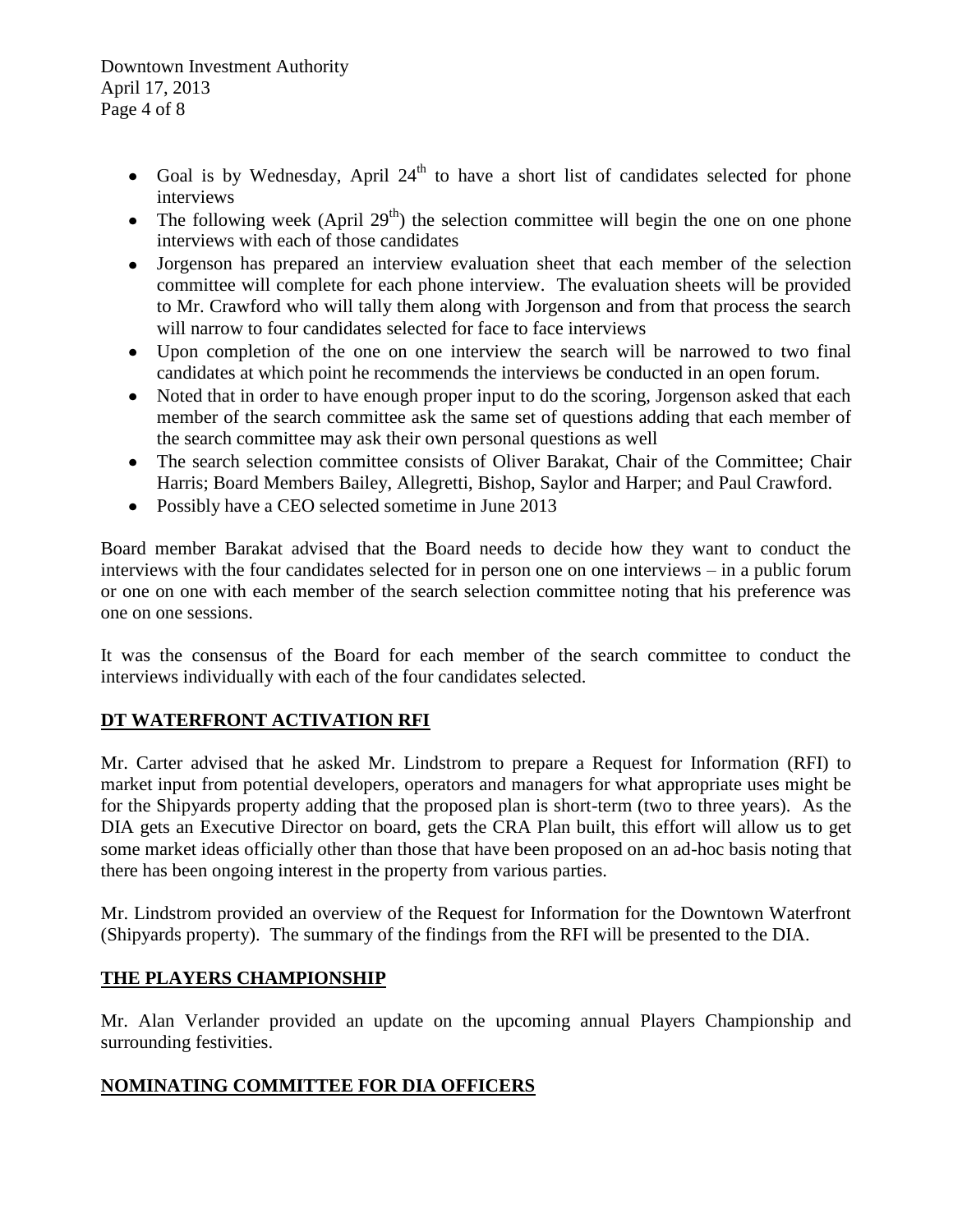Prior to July 1<sup>st</sup> and referencing the Bylaws of the DIA (Section 4.0 - Officers, Election and Duties), the DIA will need to elect new officers. Chair Harris appointed three Board members to a nominating committee to discuss a slate for Chair, Vice Chair and Secretary. He selected Board member Saylor to serve as Chair of the nominating committee and Board Member Perez and Board Member Harper to serve as members of the nominating committee. The nominating committee will meet prior to the June regular DIA meeting in order to present to the Board as a whole nominations at the regular June DIA meeting.

Board member Bailey asked Mr. Crawford who was preparing the DIA budget, when the budget was due and who on the board was involved in the budget process for the DIA suggesting that the Board needed a budget committee.

Mr. Crawford replied that the Administration will be looking for all of their budgets in May adding that budgets are due to City Council July  $1<sup>st</sup>$ , the OED was preparing the budget and that the Chair could nominate a budget committee.

Chair Harris recommended Board Member Bailey serve as Chair of the Budget Committee and asked any other Board members interested in serving on the Budget Committee to inform Paul Crawford. Board member Bailey offered the opportunity for another Board member to serve as Chair of the Budget Committee. Board Member Barakat offered to serve as Chair of the Budget Committee.

### **COMMITTEE UPDATE**

### DOWNTOWN ECONOMIC TOOLS COMMITTEE

Board Member Perez advised that the Downtown Economic Tools Committee met on Monday, April 15<sup>th</sup>. There are certain economic tools to assist the board in terms of what city or state funds, grants, and programs are available for downtown projects. Mr. Crawford walked the committee through the current Public Investment Policy noting that it needs to be updated. He provided an overview of the four types of funds, grants or programs (tools) available for potential development projects for downtown:

- REV Grant –Used for residential project sites.
- TIF and QTI Both geared towards economic development and targeted areas such as downtown and the criteria is either job creation or high wage job creation. The QTI is a state sponsored tax refund program.
- Historic Preservation Trust Fund Designated by the Historic Preservation Commission, public funding is capped at \$1 million per building.

Board member Perez departed the meeting at approximately 3:50 p.m.

### **DIA ACCOMPLISHMENTS/MOVEMENT**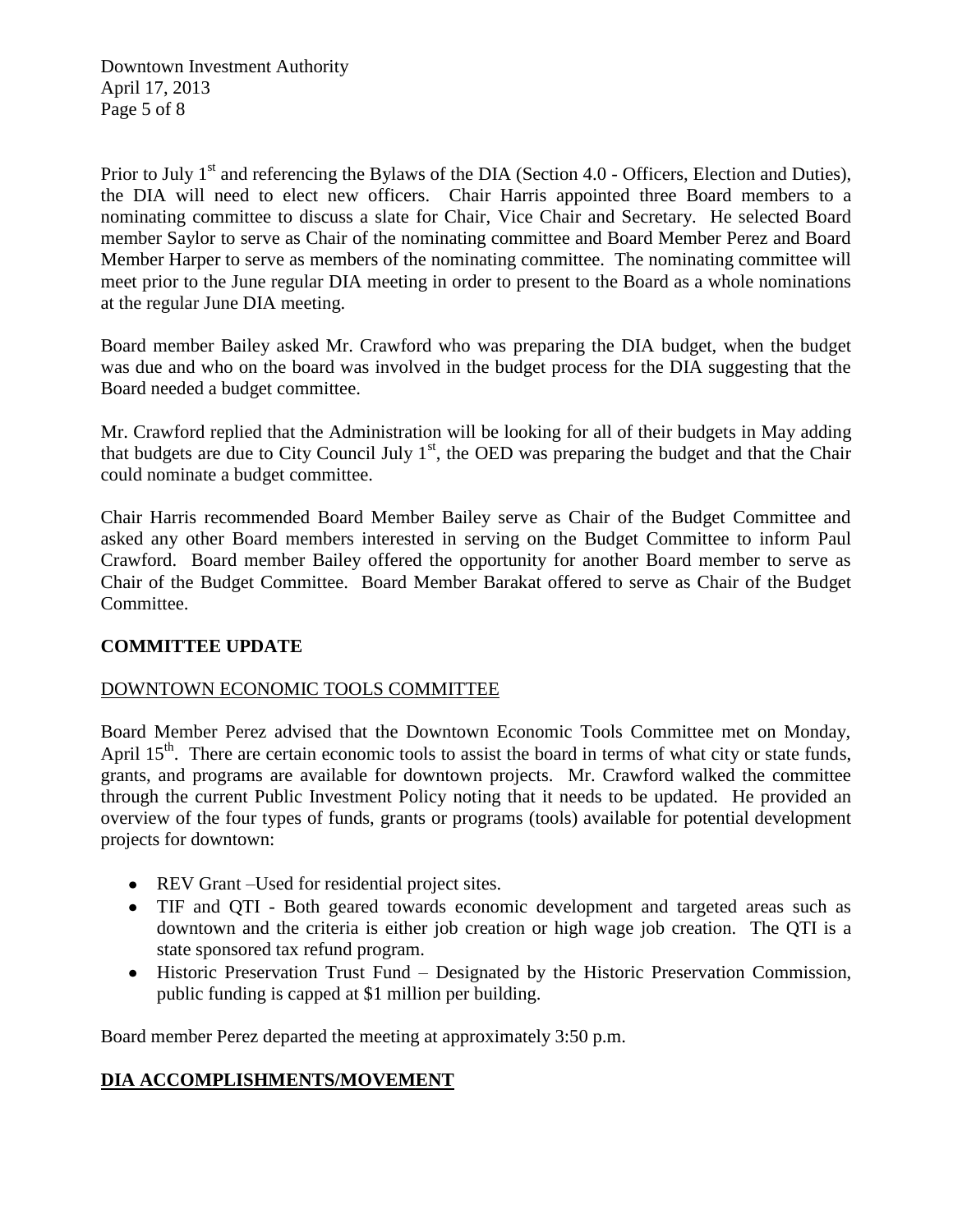Downtown Investment Authority April 17, 2013 Page 6 of 8

Mr. Crawford noted that the DIA has accomplished the following the last seven months:

- Adopted the DIA Bylaws and selection of officers
- Established the committees and issues vetting structure
- Became familiar with the statutory regulations (Sunshine Laws, Open Public Records Laws)
- Became familiar with existing plans including the CRA Plan, the Master Plan, Downtown Action Plan, Pedestrian and Open Space Plan, etc.
- Approved the Brooklyn Redevelopment Plan incentives for Pope and Land on Riverside Ave.
- Issued RFP for land in LaVilla (former Sax Seafood site).
- Jacksonville Lady
- Smart Parking Meter Program
- Approved parking rates and ordinance changes
- Issued RFP for support of the CRA Plan update elements
- Lobbied and received \$9 million dollars for the downtown economic development fund
- Moving forward with Hemming Plaza, downtown waterfront activation, disposal of property for the Brooklyn project.

## **DIA MISSION STATEMENT**

Board member Bailey provided a draft DIA Mission Statement. Board members were asked to review the draft mission statement and provide any feedback to either Paul Crawford or Michelle Stephens by May  $1<sup>st</sup>$ . Staff will provide the feedback to Board Member Bailey for inclusion in the draft provided today for review and approval by the full board at the May DIA meeting.

## **III. LEGISLATIVE UPDATE**

Mr. Crawford provided an update on the following legislation:

*ORD 2012-730, Supervisor of Elections Building*: Deferred

*2012-657, Bostwick Building:* Will be taken up at the next LUZ Committee Meeting.

*2012-731, Hemming Plaza Removal of Tables and Chairs*: Deferred.

Mr. Crawford advised that at the recommendation of the Board, staff has issued an RFP for Hemming Plaza, expecting responses in May and will keep the Board informed on the responses, evaluation of the responses, and provide the board a recommendation on what staff feels is the best response.

Mr. Crawford provided an update on the Redevelopment Plan RFP:

- Seven responses have been received
- Staff is evaluating the selection process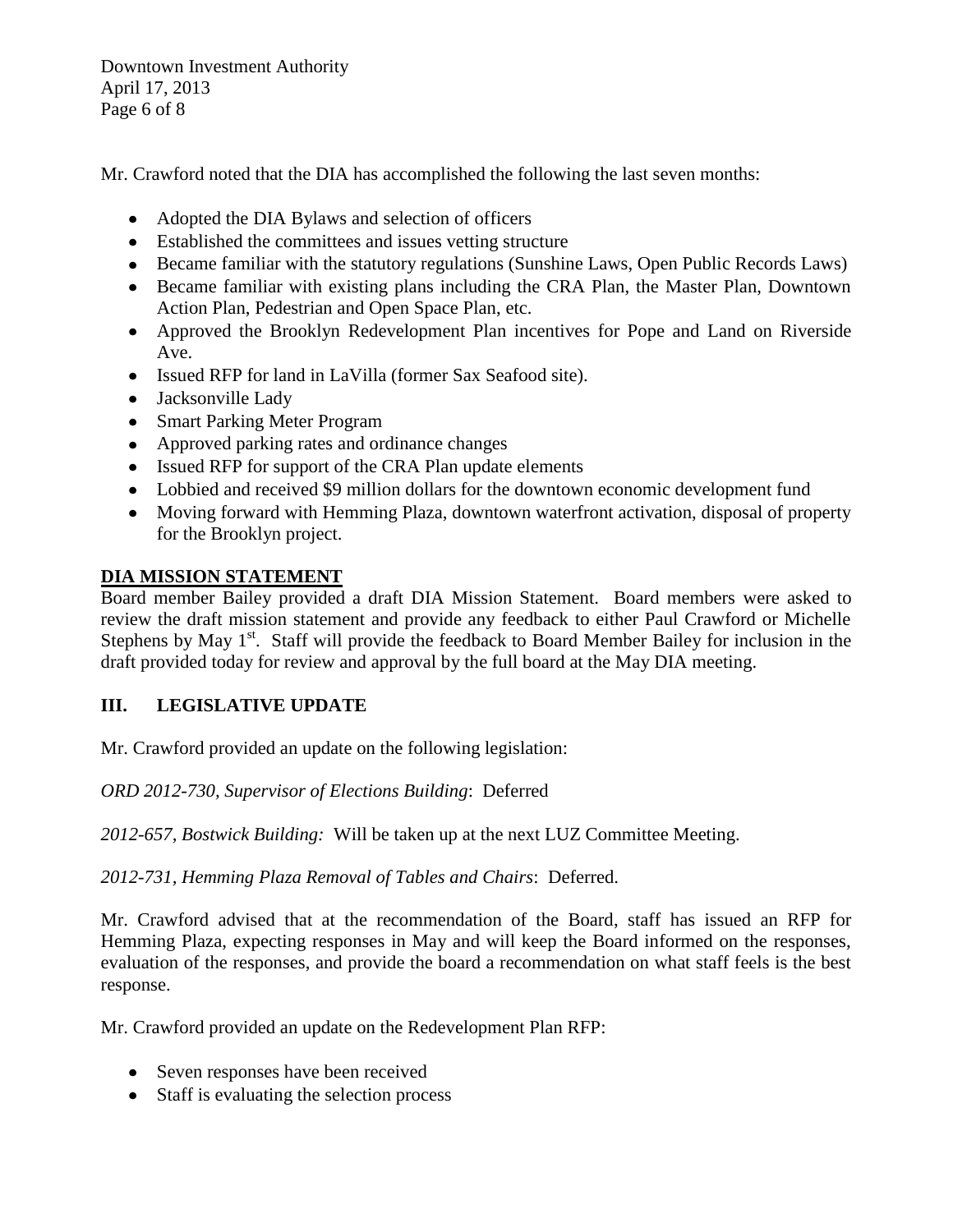Downtown Investment Authority April 17, 2013 Page 7 of 8

- Board member Bishop, Chair of the Redevelopment Plan Committee, has received a copy of the responses
- Two members are typically allowed on the Professional Services Evaluation Awards Committee. Can have a DIA Board member and a staff member (suggesting Board Member Bishop and Eric Lindstrom)

## **IV. DOWNTOWN BRIEFING**

Mr. Lindstrom provided an update from the May 2, 2013 DDRB meeting.

- Prudential Drive Retail Development
- Riverside Park Residential Development
- Riverside Ave. Commercial Development

## **COMMITTEE UPDATES**

#### HEMMING PLAZA COMMITTEE

Board Member Bailey provided the following update:

- Hemming Plaza Committee met briefly prior to today's meeting to distribute a draft RFP for Hemming Plaza
- Will meet next 10 days
- Will discuss with the entities that are interested and involved
- Finalize the RFP and bring it back to the full board for final approval
- Would like to ask the Chairman to call a special meeting for approval of the Hemming Plaza RFP prior to the regularly scheduled May 15 DIA meeting (if the committee is able to meet prior to and is prepared for a special meeting before the regularly scheduled May 15 meeting).

### DOWNTOWN EXPERIENCE COMMITTEE

Board Member Allegretti advised that the Downtown Experience Committee met on April 5, 2013 and plan to meet the first Friday of every month.

### DOWNTOWN EXPERIENCE COMMITTEE

Board Member Bailey advised that the Downtown Experience Committee plans to meet monthly.

## **V. PUBLIC COMMENTS**

The floor was open for public comments and advised that their time to speak was limited to three minutes.

• John Nooney, 8356 Bascon Rd.: There is a lot of vibrancy occurring downtown. The key is going to be through the waterways and access. Referenced taking a kayak trip from a public park in St. Nicholas over past the Shipyards floating dock. Referenced when Board Member